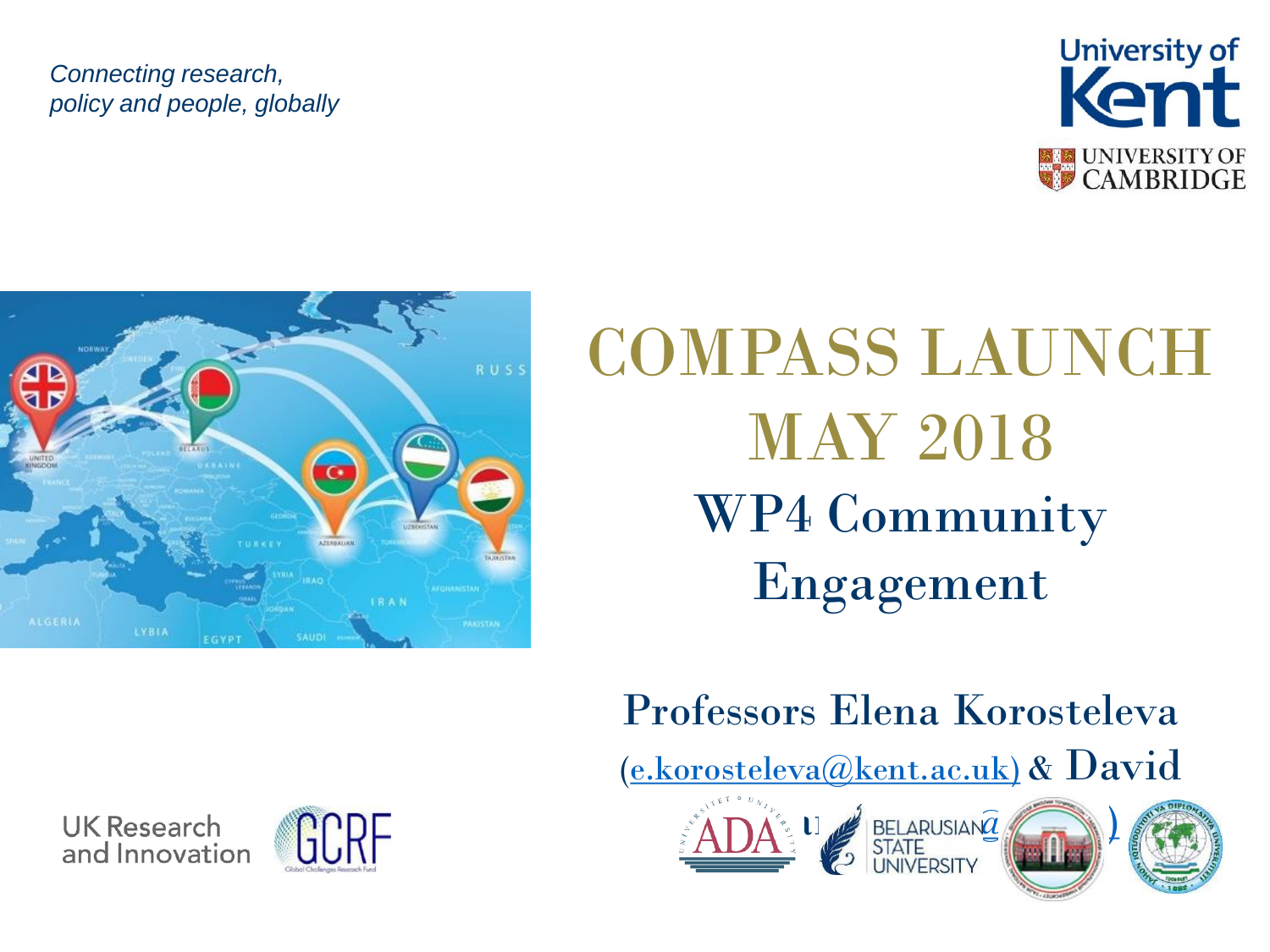



## WP 4 – Aim and objectives

The purpose of the project is to test & develop models of sustainable (self)governance premised on community Piege 1.2: The ideal-type ordering domain resilience, identity and existing critical infrastructures.

The objectives of this WP include:

K Research

and Innovation

GCRF



- **To define in practice,** the project's core concepts, and map out a domestic-level 'ordering domain' (Flockhart 2018), as a foundation for understanding 'self-governance': *What is the meaning?*
- **To test models of (self)governance** via citizen juries and 'dialogue with a wider society': *How should it work?*
- **To prepare recommendations** for academic, policy and wider societal communities and platforms: *How to achieve more sustainable governance?*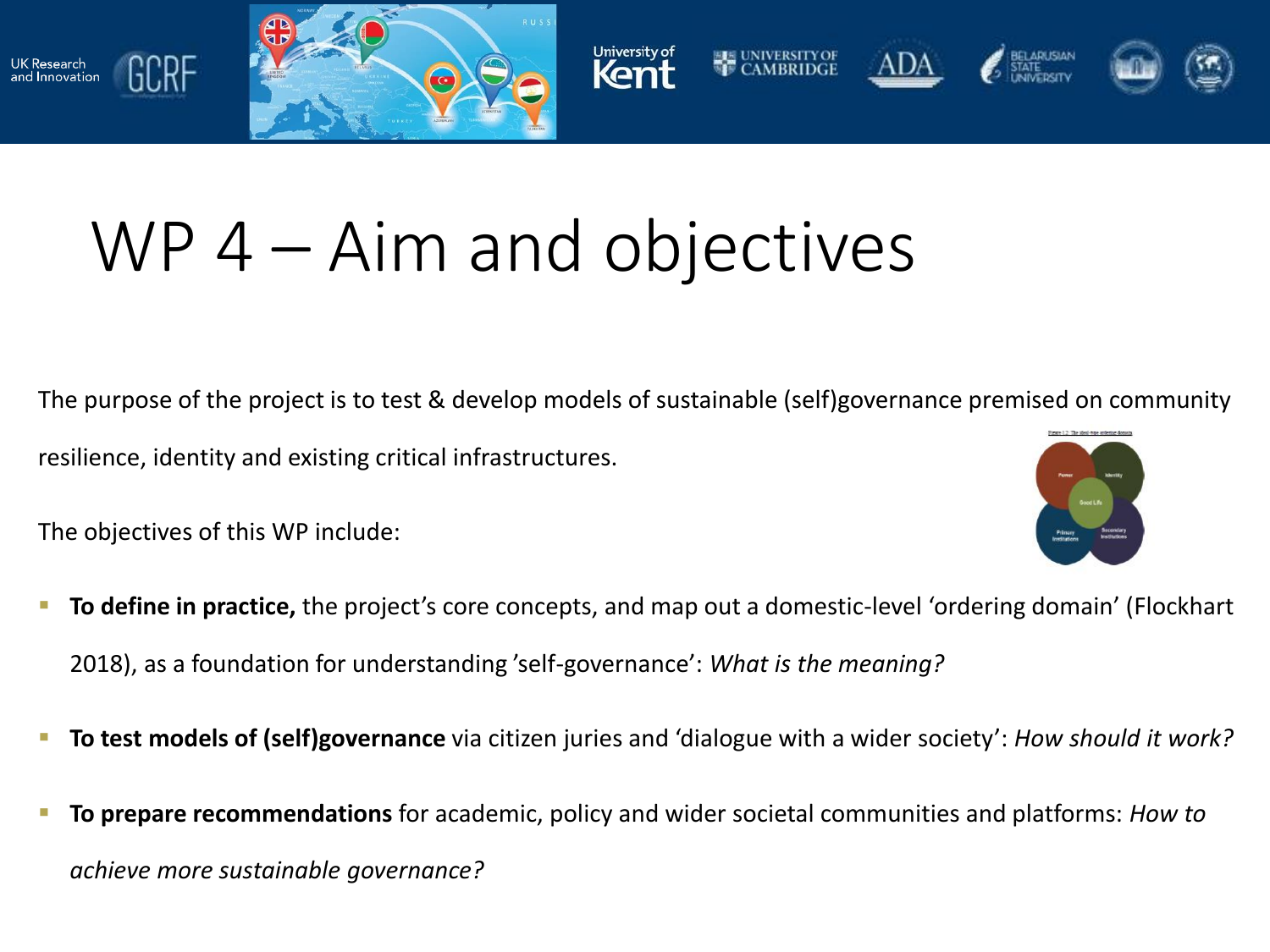

nellessaren<br>nd Innovation



# Community Engagement in practice

- Assessing & testing the concepts: survey of target groups
- Mapping responsive modes of governance:
	- citizen juries of across generational and occupational lines
	- Dialogue with a wider society: Q&A sessions at a roundtable
	- Dialogue with target stakeholders (youths, business groups, female forums)
- Developing recommendations for more sustainable governance and resilience strategies